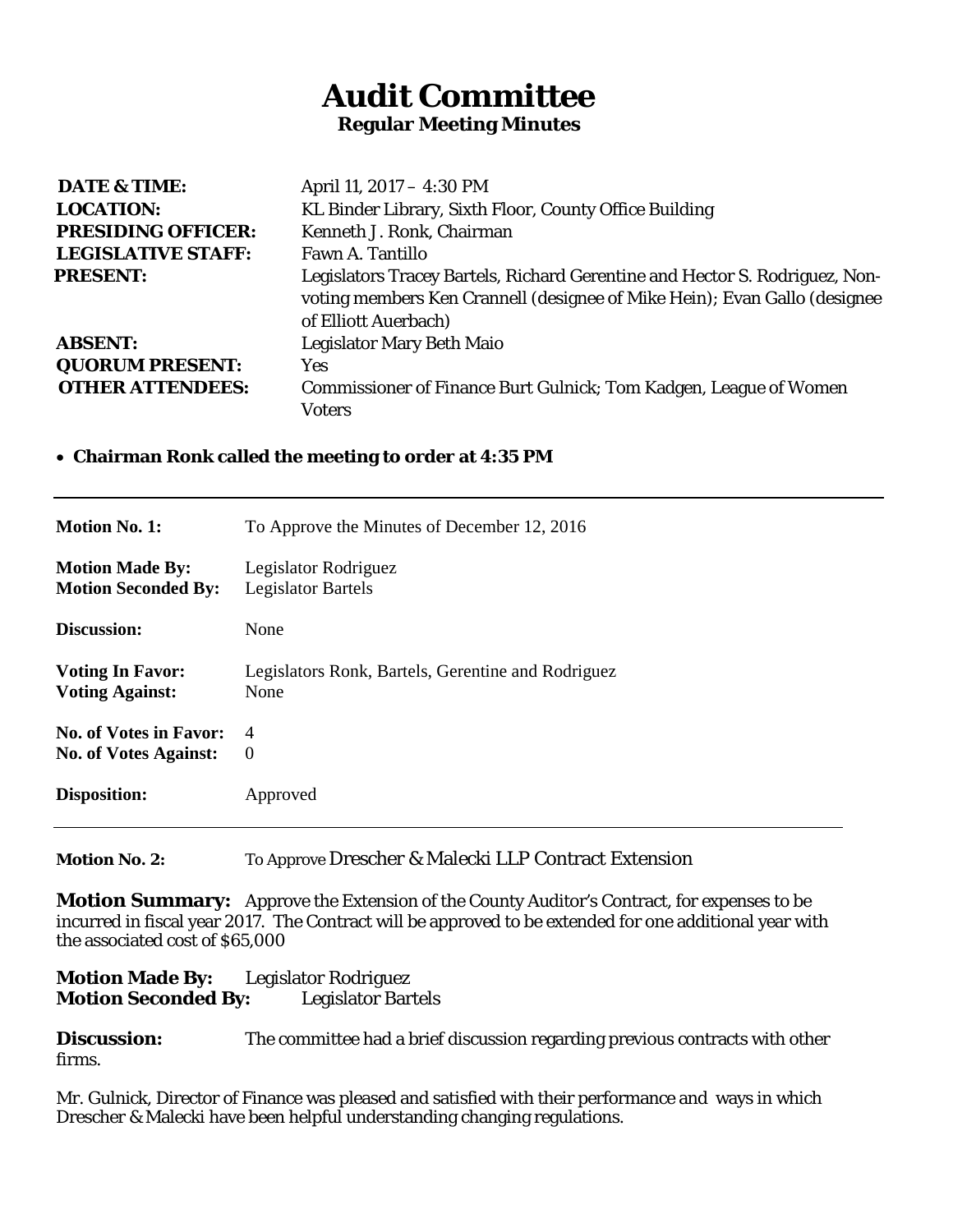| <b>Voting In Favor:</b>       | Legislators Ronk, Bartels, Gerentine and Rodriguez |
|-------------------------------|----------------------------------------------------|
| <b>Voting Against:</b>        | None                                               |
| <b>No. of Votes in Favor:</b> | 4                                                  |
| <b>No. of Votes Against:</b>  | $\bf{0}$                                           |
| <b>Disposition:</b>           | Approved                                           |

Chairman Ronk noted that this is the last year the current contract with Drescher & Malecki may be extended. He suggested that the committee prepare an Request for Proposals (RFP) to seek an auditor for next year with the hope that Drescher & Malecki will submit a proposal. He noted that Legislator Bartels had specific items she wanted to be examined.

The committee had a brief discussion on the timing of that RFP to ensure the chosen auditors could be under contract by the time they would need to begin preliminary work.

Chairman Ronk and Mr. Crannell discussed having a representative from purchasing at the next meeting to discuss a timeline for the RFP process.

Chairman Ronk opened the discussion regarding special audits the Legislature would like and asked members to begin to compile a list of areas and items they want to have audited.

Legislator Rodriguez said that his caucus would like a performance audit of the Sheriff's road patrol and there might be other departments that this legislature wants to take a look at.

Chairman Ronk said tonight he just wanted to have a preliminary discussion but any suggestions need to be more specific regarding what to examine or what they would like evaluated because there could be 100 ways to evaluate something like the road patrol. He noted that at times a departmental "report" might suffice.

Chairman Ronk said our new financial analyst would be a the next meeting and as a CPA who has done municipal audits she could give the committee some insights. In his discussions with her she explained that sometimes the best way to monitor some program may not be a full audit. Audits are expensive and usually only done when require by law or to secure funding.

Mr. Crannell said there are different types of audits. There are the financial audits but there are also "audits" that look at internal controls, missed opportunities, how do these programs stack up against similar programs in neighboring counties. These audits go beyond the dry analysis of figures.

Other areas mentioned for discussion were Soil & Water, Family of Woodstock, Mental Health Services,

Mr. Gallo stated that the Comptroller's Office had issued a report listing the areas they plan to examine this year. He expressed concern that the Comptroller's Office does not want to duplicate the audits of this independent auditor. He asked how this committee would proceed in determining what areas to audit.

Chairman Ronk assured him they would not duplicate the work of the Comptroller's Office. The committee had a brief discussion on ways in which the plan would move forward.

Legislator Gerentine suggested both caucuses discuss their priorities and this committee would prioritize how to spend the limited budget the committee has.